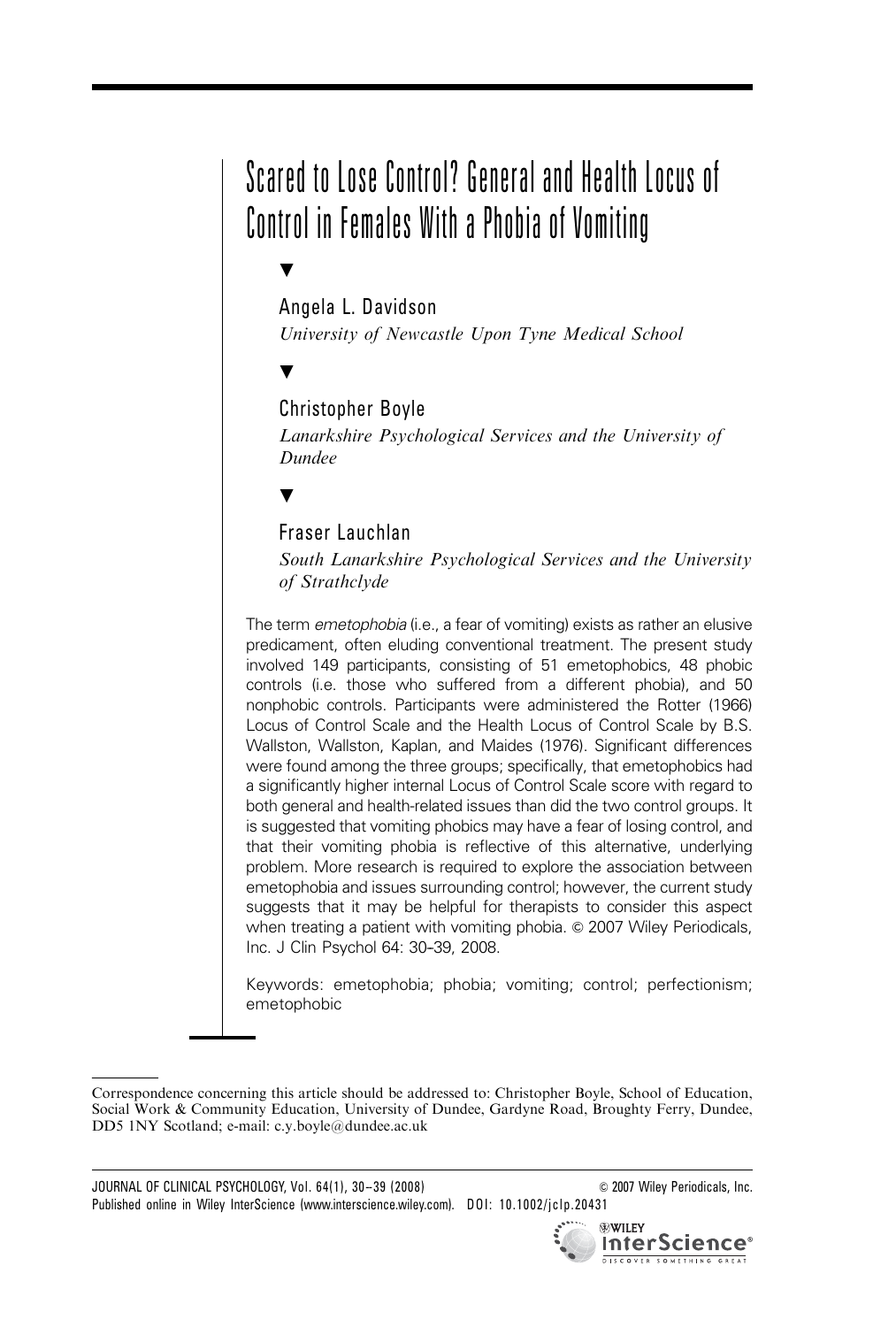#### Introduction

Broadly defined, the term phobia describes a common anxiety disorder characterized by a persistent fear reaction that is acutely out of proportion to the reality of the danger. Frequently, the phobia is focused on some specific stimulus or event, and in some severe cases, it can interfere with the person's entire life (Rosenhan  $\&$  Seligman, 1995). Almost anything can act as the subject of a phobia, characterized usually as either a specific or ''monosymptomatic'' phobia referring, for example, to heights or cats; a social phobia referring, for example, to public speaking or restaurant dining; or agoraphobia referring, for example, to public places or crowds.

The term *emetophobia* relates to the fear of vomiting, and although largely unheard of outside the medical nomenclature, its prevalence affects many individuals worldwide. Consequences on everyday life can vary from minimal to extreme, and despite the motivation of the person to seek treatment; success stories of those effectively cured are uncommon and sporadic in the literature (Bouman & van Hout, 2006; Moran, 2005). Emetophobia is a chronic disorder of early onset, relaying symptoms that are highly persistent and intrusive in nature, which are distressing on a daily basis (Lipsitz, Fyer, Paterniti & Klein, 2001). There is significant overlap in the cognitive processes and behaviors with those of panic disorder, such as selective attention and vigilance; in the case of emetophobia, for nausea and vomiting. In addition, there also is a significant overlap in the phenomenology with that of obsessive compulsive disorder, such as fear of contamination (Veale & Lambrou, 2006). Such characteristics of fear, triggered by both internal and external stimuli, comprising, for example, the sight of another person vomiting, or nausea, tend to affect individuals with regard to their social, home-marital, and occupational functioning. The condition also can significantly restrict leisure activities, which may impact on personal well-being. Almost half of all female emetophobics avoid or delay becoming pregnant, signifying a serious impact upon their life pattern (Lipsitz et al., 2001).

Systematic desensitization presents patients with increasing intensities of their feared object or situation which, when accompanied by relaxation, usually leads to extinction of the fear response. There are various practical and ethical problems associated with exposure to vomiting as a method of treatment in emetophobia (Veale & Lambrou, 2006), as most would regard inducing emesis as harm, contravening the basic principle of doing no harm. In addition, anecdotal evidence from an Internet support group for emetophobics, which has been established and operating for several years, reported no successful instances of desensitization therapy for those who feared themselves vomiting despite many members reportedly having attempted it (Listserv, 2003). Listserv is an area on the Internet that hosts forum groups, and the Emetophobia Support Group was one such group. To gain access to the group, a person would be required to e-mail the list owners  $($ emetophobia@listserv.icors.org) with his or her personal story; if the story was deemed to be genuine, then they would be able to join the group and participate in the group discussion. For those emitophobics who also were fearful of coming into contact with vomit, desensitization was reported to result in marked improvement for this aspect of their problem, but the fear of vomiting still existed. It would therefore appear that some factor, innate to the act of vomiting, might have an important role in the persistence of emetophobia despite appropriate intervention.

Locus of control was a very influential topic within psychology research in the 1970s and 1980s. The Rotter (1966) I-E Locus of Control Scale measures an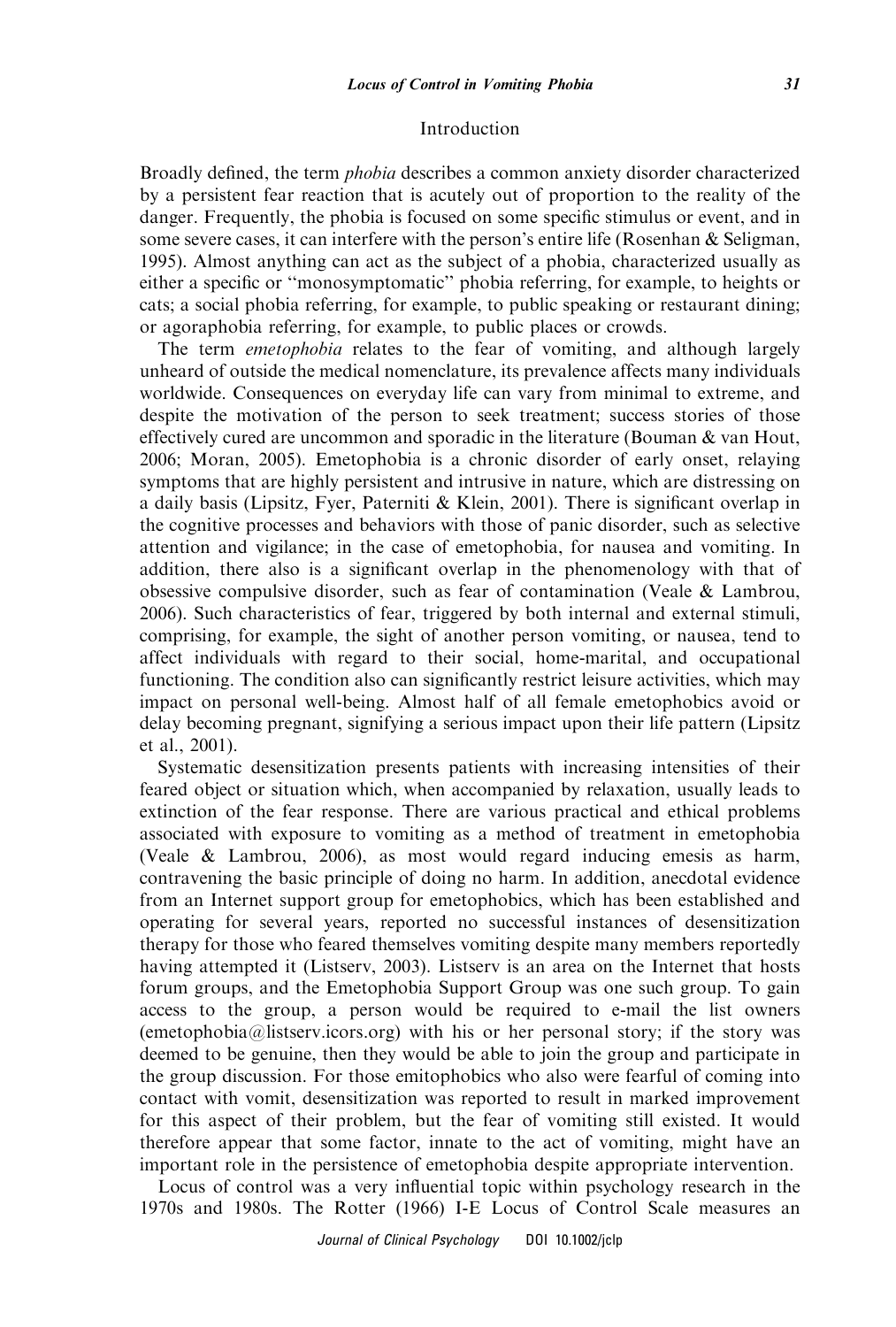individual's attribution of control as being either internal (I) or external (E). Those endorsing a predominantly internal locus of control regard events as being within their influence whereas those endorsing a predominantly external locus of control regard events to be mainly outside their jurisdiction. There is significant evidence that anxiety and depression are associated with an external locus of control (Burger, 1984; Dyal, 1984; Ganellen & Blaney, 1984; Joe, 1971; Molinari & Khann, 1981; Strickland, 1977), and that patients with major depression, social phobia, mixed anxiety depressive disorder, and panic disorder also have significantly greater external Locus of Control Scale scores as compared to a control group (Kennedy, Lynch & Schwab, 1998). There is a clear gap in the literature regarding emetophobia and its treatment. To date, no one has examined the relationship between emetophobia and locus of control. Having studied the anecdotal reports of members of an online support group for emetophobia (Listserv, 2003), it appears that many report a fear of losing control, which may underlie their emetophobia.

The present research aimed to investigate an association between emetophobia and an internal locus of control. Emetophobics may be different from those with other anxiety and depressive disorders in that emetophobics may have an internal locus of control. This internal locus of control may serve to maintain their emetophobia by contributing to a fear of losing control. It was hypothesized that emetophobics would have an internal locus of control, contrary to other anxiety and depressive disorders.

Rotter's (1966) Locus of Control Scale was used to ascertain whether emetophobic participants endorsed a significantly higher internal Locus of Control score compared to both phobic and nonphobic controls. In addition, B.S. Wallston et al. (1976) developed and validated the Health Locus of Control Scale, deeming it an area-specific measure of expectancies regarding locus of control formed for prediction of health-related behavior. This latter scale was presumed to be a more sensitive measure of locus of control in emetophobics. Use of both scales allowed us to determine whether an internal health locus of control is exclusively or inclusively implicated in emetophobia (if indeed at all), alongside Rotter's measurement of a general locus of control.

#### Method

#### Participants

The demographic characteristics of all participants, according to the three groups, are summarized in Table 1.

Emetophobic participants. Participants were recruited through contact on the Emetophobia Internet Group. They were requested to volunteer and complete a questionnaire for a study about emetophobia. All interested members e-mailed the first author, and a reply was sent which included both the Locus of Control Scale and the Health Locus of Control Scale in Microsoft Word documents. The scales were completed and then returned by e-mail. The emetophobic group was comprised of 51 female participants, with a mean age of 31.56 years (range  $= 15-70$ ). A majority (i.e.,  $n = 31$ ) of the participants were American, 14 were British, 3 were Australian, and 3 were Other European. Eleven participants were full-time students, although of the remaining participants, 30 had completed higher education and were employed in teaching, management consultancy, translation, or law, and 1 participant was a clinical psychologist. Nineteen participants reported no additional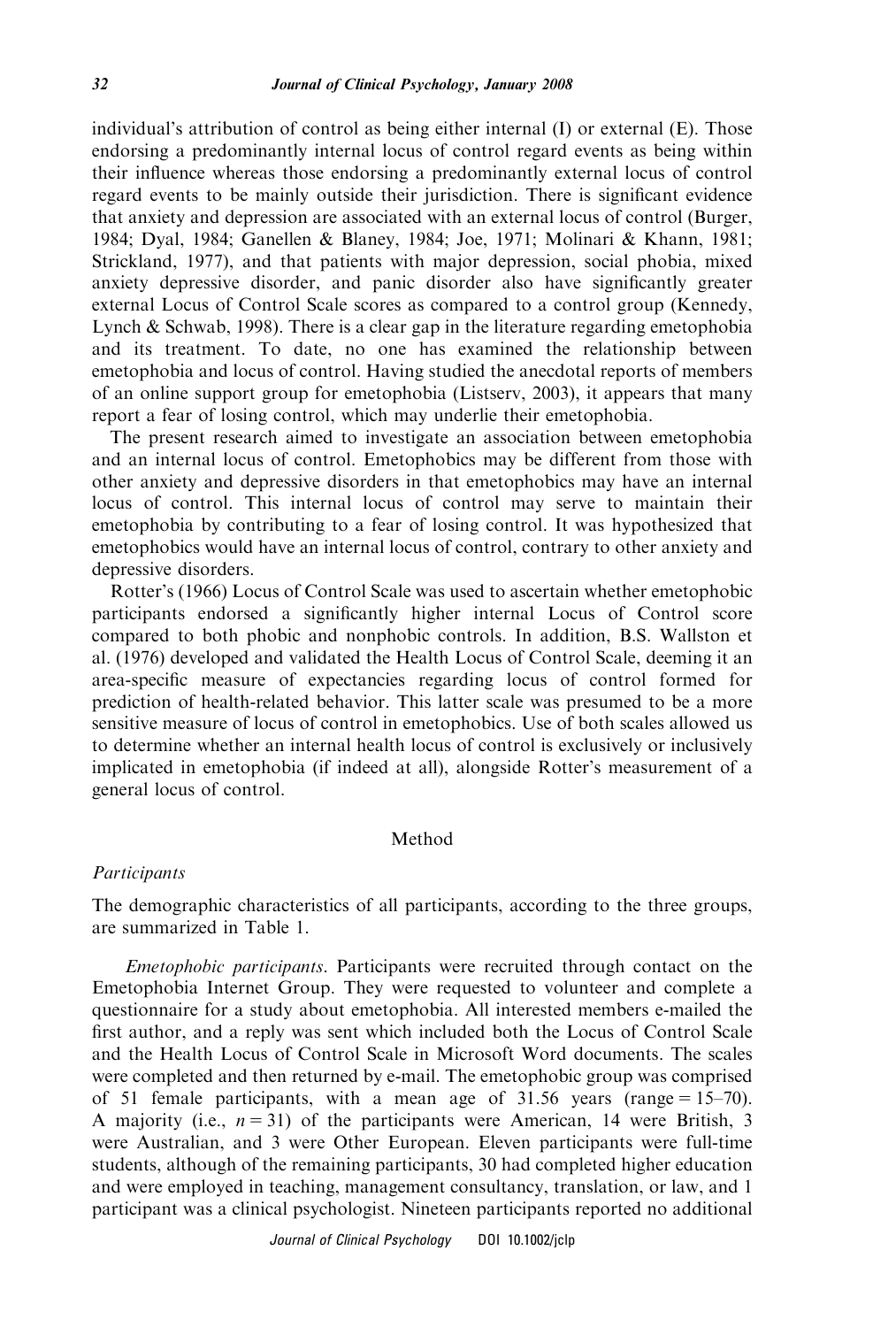| $-$ , $\lambda$ , , $-$ , , , , , , , |                          |                             |                                                                     |  |
|---------------------------------------|--------------------------|-----------------------------|---------------------------------------------------------------------|--|
|                                       | Emetophobics<br>$(n=51)$ | Phobic controls<br>$(n=48)$ | Nonphobic controls<br>$(n = 50)$                                    |  |
| Mean age (years)<br>Nationality       |                          |                             | $31.56$ (range = 15–70) 23.44 (range = 17–57) 20.89 (range = 17–57) |  |
| American                              | 31 $(60.8\%)$            | $2(4.2\%)$                  | $0(0\%)$                                                            |  |
| British/Irish                         | $14(27.4\%)$             | 46 $(95.8\%)$               | 50 $(100\%)$                                                        |  |
| Other                                 | $6(11.8\%)$              | $0(0\%)$                    | $0(0\%)$                                                            |  |
| Full-time students                    | 11 $(21.6\%)$            | $37(72.5\%)$                | 42 $(82.4\%)$                                                       |  |
| Full-time employment                  | 40 $(78.4\%)$            | $11(27.5\%)$                | $8(17.6\%)$                                                         |  |

Table 1 Demographic Data of the Participants

phobias besides emetophobia; of the remaining 32 participants, half stated that they had phobias (e.g., fear of germs and fear of hospitals) resulting directly from their emetophobic symptoms. Ensuing arbitrary phobias ranged from spiders and enclosed spaces to heights and water; 9 participants listed phobias entailing a loss of physical control including epileptic fits, fainting, and paralysis. Based on their responses to the questionnaire, almost half of the emetophobic participants suffered additional self-reported mental health problems—the most common of which were generalized anxiety disorder and obsessive compulsive disorder, although many regarded the latter as a direct result of their emetophobia. Of the remaining selfreported problems, panic disorder and depression were common, and 4 participants presented as suffering from anorexia nervosa.

Phobic control participants. The phobic control group yielded 48 female participants who were obtained by canvassing student halls of residence and University lecture classes, and asking for volunteers to fill out a questionnaire. This generated the majority of the control participants' data, although some were distributed among a range of workplaces such as included hospitals and companies. A short explanation was given to the participants, which stated that the results were to be collected for a study on vomiting phobia. The participants were instructed both orally and via explanations detailed on the front of the questionnaire booklets to work through the scales independently, allowing approximately 15 min for completion, with the results gathered immediately thereafter along with short debriefing. A minority of control group participants were located via e-mail following word-of-mouth from other participants, resulting in a willingness to participate. In these circumstances, an identical questionnaire was e-mailed as a Microsoft Word document attachment, with responses collected in the equivalent manner.

The mean age of the participants was  $23.44$  years (range  $= 17-57$ ). Most participants were either British or Irish, with the exception of 2 American participants. Although the majority were students at the University of Dundee, 11 participants held full-time jobs that ranged from administrative assistant to auxiliary nurse. Their phobias were characterized by a wide range, provided in descending order of endorsement: heights, spiders, enclosed spaces, mice, snakes, needles, water, wasps, the dark, vampires, flying, and birds.

Nonphobic control participants. The nonphobic control participants were recruited the same way as the phobic control group (i.e., following lectures and by canvassing halls of residences). This yielded 50 female participants, with a mean age of 20.89 years (range  $= 17-57$ ). All participants were either British or Irish, and 42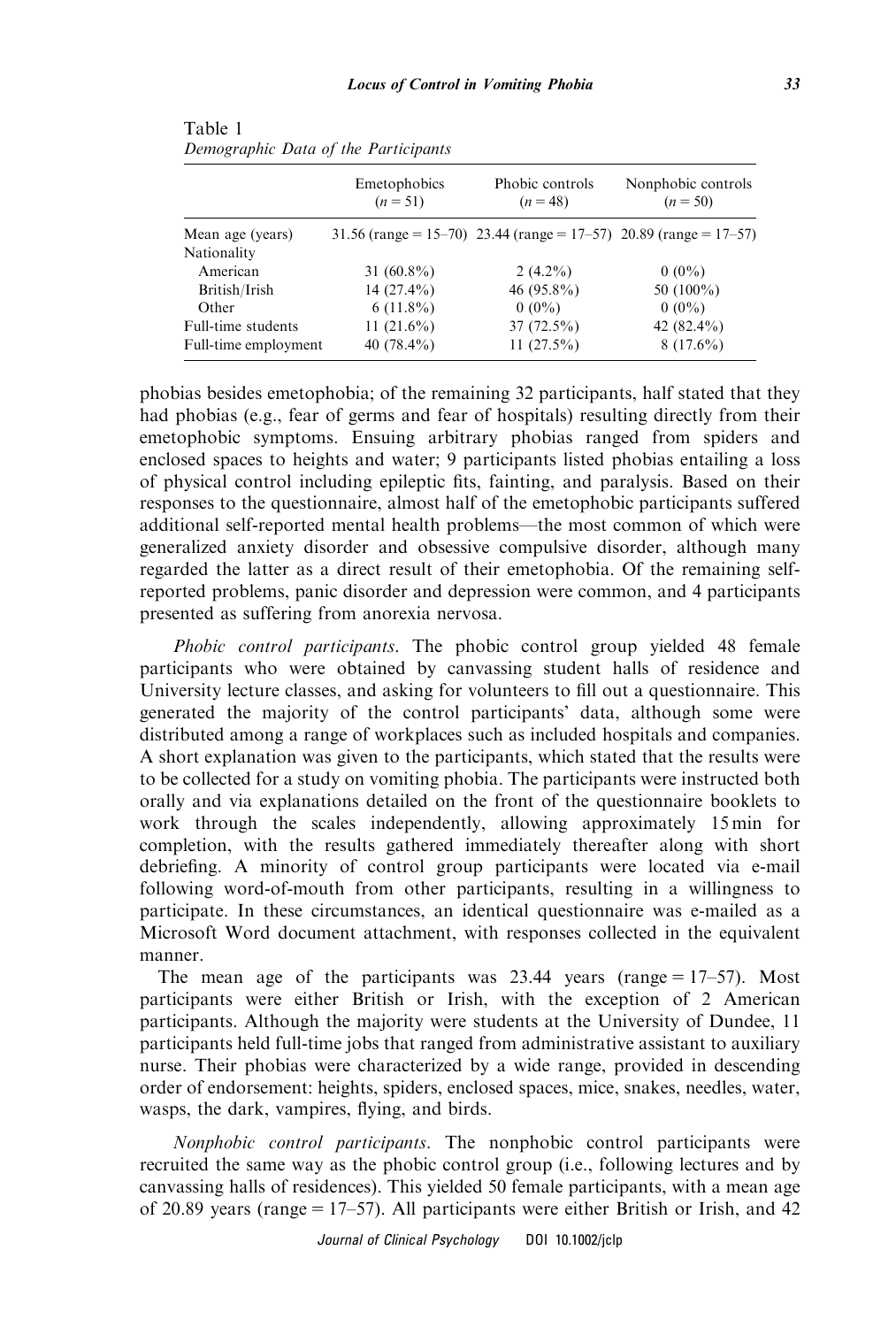were students at the University of Dundee. The remaining 8 participants held various full-time jobs ranging from health advisor to accountant.

#### Measures

The materials utilized in this study consisted primarily of (a) a battery of scales produced in one questionnaire, and (b) information gathered via the Internet since the majority of emetophobic participants were contacted and communication was maintained via e-mail. The following information was included in the questionnaire: Rotter's Locus of Control Scale (Rotter, 1966), the Health Locus of Control Scale (B. S. Wallston et al., 1976), and the final page of the questionnaire requesting each participant's general information.

While the majority of phobic and nonphobic control participants were provided manually with a hard copy of the questionnaire on paper to complete, the majority of emetophobic participants were provided electronically with the questionnaire via e-mail. Response occurred by the same means.

Rotter's Locus of Control Scale (Rotter, 1966). This scale consists of 23 pairs of statements, one of which contains an external control scenario and the other an internal control scenario. For each pair, the participant was instructed to choose the one statement that they feel they more strongly believe to be the case. When analyzing the results, it is possible to add up either the number of internally endorsed items or the number of externally endorsed items. As the hypotheses of the present study relate to an internal locus of control, numbers of internal statements were calculated for each individual and analyzed, producing a measure of internal locus of control for each participant. Numerous studies have supported the validity, stability, and accuracy of this measure vis-à-vis its psychometric properties (see Zerega, Tseng & Greever, 1976).

Health Locus of Control Scale (B.S. Wallston et al., 1976). This scale consists of 11 health-related statements such as "If I take care of myself, I can avoid illness" (which is an example of an internal locus of control item), and participants are asked to rate how much they agree or disagree on a Likert scale ranging from 1 *(strongly disagree)* to 6 (strongly agree). Five items relate to an internal locus of control, and six to an external locus of control. This scale is used extensively in health settings, and there is extensive published literature to suggest that psychometric properties of the scale are sound in that they are able to measure a person's health locus of control beliefs (K.A. Wallston, 2005). Again, as the hypotheses relate to an internal locus of control, only the results of the internally worded items were included in the results of this article.

General information requested from the participants was age, gender, occupation, list of self-reported phobias, and nationality. In addition, the emetophobics were invited to include any additional self-reported mental health problems. The general information questions were required so that a better understanding regarding the broad characteristics of each of the participant groups be obtained and to ensure no major discrepancies prevailed that could confound the results.

#### Procedure

The current study used a between-subjects design in which emetophobic, phobic control, and nonphobic control groups were compared on internal and health locus of control.

The support group was found by an Internet search using the *Google* search engine; subsequently, the list owners were contacted to gain access to the support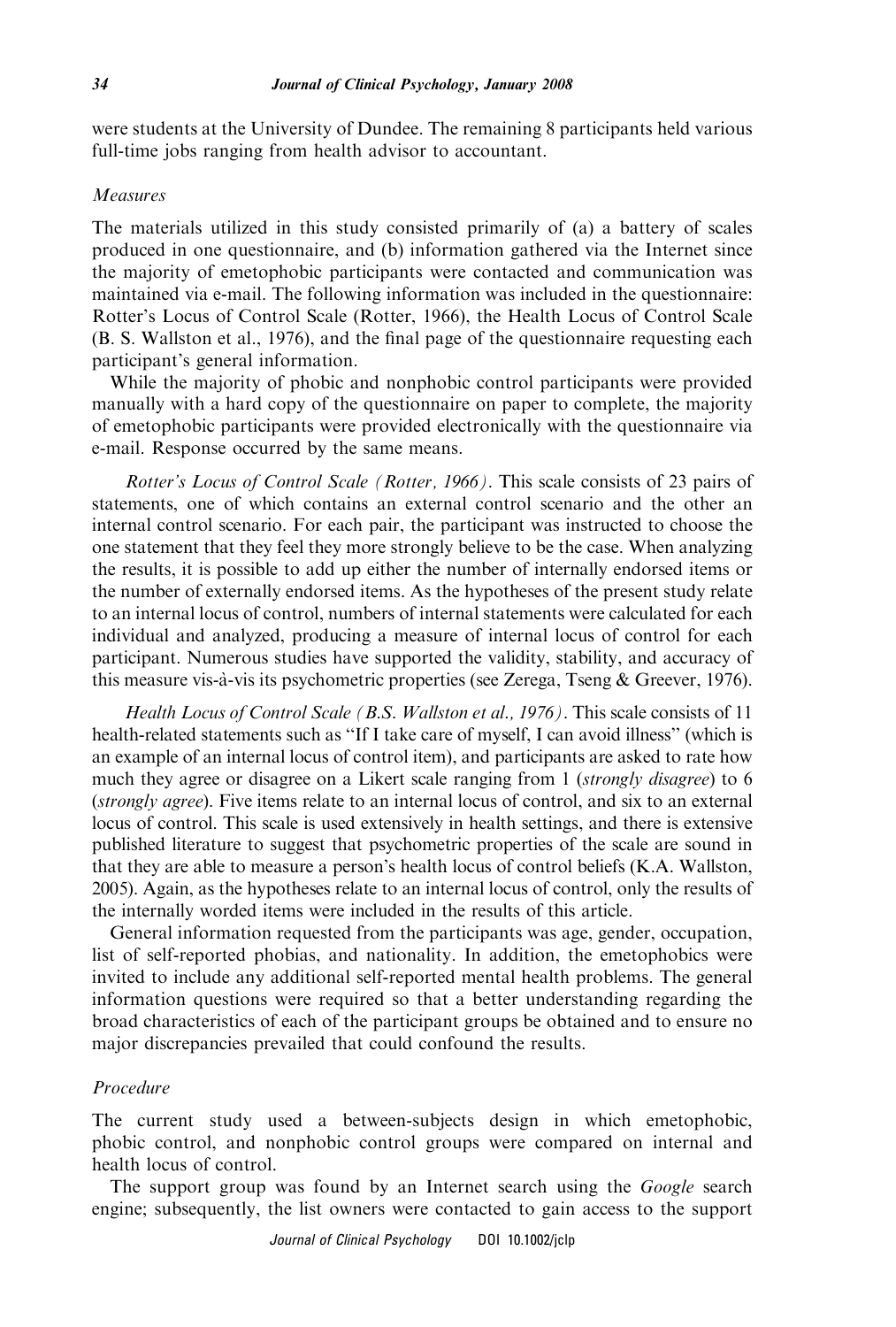group (More detailed joining instructions are contained earlier in this section.), and an offer of support for a study concerning vomiting was received from its members. It was explained to all participants that the study of emetophobia was the focus of the research project and that a full explanation of the various hypotheses would be provided after data collection. Prospective participants were requested to provide the first author with their e-mail addresses, where again—in common with the minority of control participants—an electronic version of the questionnaire was sent as a Microsoft Word document e-mail attachment. Participants were instructed to return the completed document by the same means. Upon collection of all responses, full debriefing occurred via e-mail. As this study was based at a U.K. university, it was given approval by that institution's Ethics Committee.

Although male participants were originally invited to participate in the study, only 3 emetophobic males responded; it therefore was determined that only female participants should be assessed since unequal ratios between the three groups would likely confound the results.

Following accumulation of the data from all three groups, means and standard deviations were calculated on the appropriate scores of both scales, classified by emetophobic, phobic control, and nonphobic control groups. Analyses of Variance (ANOVAs) were conducted, fundamentally to determine whether any significant effects of the independent variables existed. Where this was so, post hoc Scheffe tests were administered to locate specific significant differences between the individual pairs of groups tested.

#### Results

The initial scale administered to participants was Rotter's Locus of Control (LoC). Table 2 provides these scores for emetophobics, phobic controls, and nonphobic controls.

A between-groups, one-way ANOVA was conducted on the internal LoC scores, with the results also summarized in Table 2. The main effects of group on internal LoC scores were significant at the  $p < 0.01$  level. Post hoc Scheffe tests revealed that internal LoC scores were significantly greater for emetophobics, as compared to phobic controls (M difference = 4.64,  $SE = 0.86$ ,  $p < .01$ ), and as compared to nonphobic controls (M difference = 4.40,  $SE = 0.85$ ,  $p < .01$ ). Internal LoC scores were found not to differ significantly between phobic and nonphobic controls (M difference =  $-0.24$ ,  $SE = 0.86$ ,  $p =$  n.s.).

Table 2 Means, SDs, and Between-Group Comparisons on the Rotter Locus of Control Scale and Health Locus of Control Scale

|                                                   | Emetophobics<br>$(n=51)$ | Phobic controls<br>$(n=48)$ | Nonphobic controls<br>$(n = 50)$ |
|---------------------------------------------------|--------------------------|-----------------------------|----------------------------------|
| Measure                                           | M(SD)                    | M(SD)                       | M(SD)                            |
| Rotter Locus of<br>Control<br>Scores <sup>a</sup> | 13.10(4.33)              | 8.46 (3.86)                 | 8.70 (4.56)                      |
| Health Locus of<br>Control Scores <sup>b</sup>    | 3.01(0.65)               | 2.37(0.61)                  | 2.44(0.65)                       |

<sup>a</sup>Between-groups ANOVA:  $F = 18.82$ ,  $p < 0.01$ .<br>bRetween groups ANOVA:  $F = 15.45$ ,  $p < 0.1$ .

<sup>b</sup>Between-groups ANOVA:  $F = 15.45$ ,  $p < .01$ .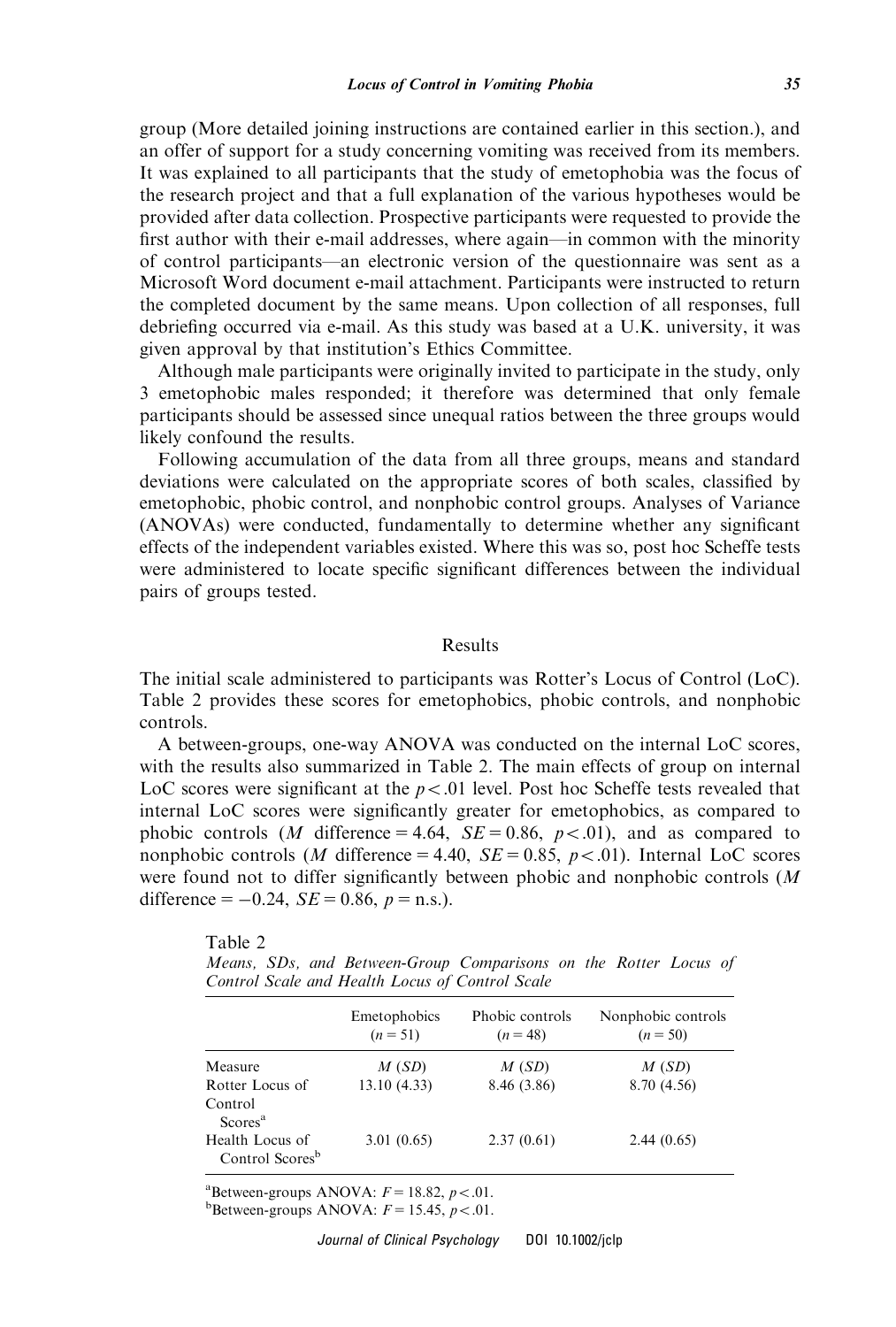The second scale administered was the Health LoC scale. Mean scores provided in terms of the 6-point scale, along with their corresponding standard deviations, are provided in Table 2 for emetophobics, phobic controls, and nonphobic controls. Only the scores relating to internal LoC are reported.

A between-groups, one-way ANOVA was conducted on the Health LoC Scale scores, with results summarized in Table 2. The main effects of group on the Health LoC Scale scores were significant at the  $p < 01$  level. Scheffe tests revealed that internal Health LoC Scale scores were significantly greater for emetophobics, as compared to phobic controls (M difference = 0.64,  $SE = 0.13$ , p < 0.01). Health LoC Scale scores were significantly greater for emetophobics, as compared to nonphobic controls (M difference = 0.57,  $SE = 0.13$ ,  $p < .01$ ). Health LoC Scale scores were found not to differ significantly between phobic and nonphobic controls (M difference =  $-0.07$ ,  $SE = 0.13$ ; p = n.s.).

#### Discussion

The present results suggest that emetophobia is associated with issues surrounding locus of control. Most compellingly, not only did emetophobics endorse a much greater internal locus of control with regard specifically to health issues than did their phobic and nonphobic counterparts but emetophobics also endorsed a much greater internal locus of control with regard to general issues. While controls both with and without phobias yielded similar results, emetophobics considered most aspects of their lives to be within their power and under their own command to a greater degree than the nonemetophobics, as was hypothesized. While an internal locus of control may have been more readily expected with regard to health locus of control, especially since many emetophobics report a regular ability to control vomiting, what is perhaps most compelling was the clear contention within emetophobics that general events in life are also within their control. Although not related directly to emetophobia, this nonetheless appears a significant trait within the condition perhaps fueling one of emetophobia's perpetuating features: that of the need to have a feeling of control over all aspects of their lives.

It seems that emetophobics have a greater propensity to become anxious regarding health-related issues than do nonemetophobics, but this level of anxiety permeates across to other aspects of general living. Solomon, Holmes, and McCaul (1980) investigated the relationship between anxiety and the ability to exert control over an aversive event (i.e., the participant being threatened with the administration of electric shocks). The findings indicated that a decrease in anxiety, similar to that detected in those to whom no threat was posed, occurred in those only for whom exerting control over an aversive event was easy and did not require too much effort to exert. Participants for whom control was difficult to exercise reported a level of anxiety concurrent with that experienced by those who could exert no control over the identical aversive event. This highlighted primarily that control must be relatively easy to achieve before anxiety surrounding abhorrent events can decrease. In addition, such an ability to exercise control reduced physiological arousal exclusively in the anticipatory period leading up to the event; however, during the actual exercising of control over an aversive event, physiological arousal was not reduced. Thus, it would seem that in certain circumstances, exercising control in dangerous or unpleasant situations can increase physiological arousal such that it overrides any initial advantage gained in the ability to take charge of a situation (Solomon et al., 1980).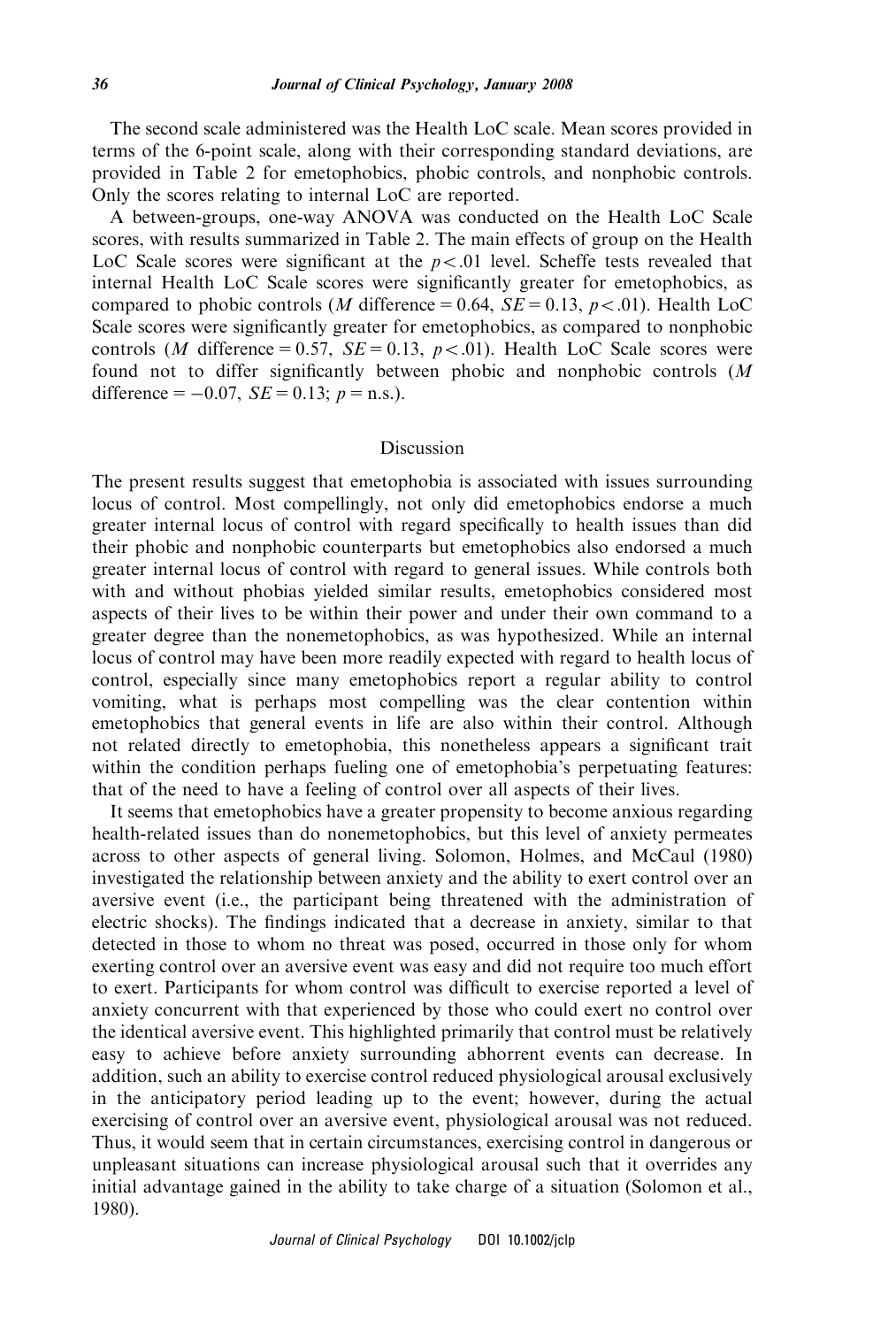Solomon et al. (1980) reasoned that in addition to control being difficult to exercise and thus failing to reduce stress, so also does the controlling of an aversive situation whereby most of the time is spent confronting or controlling rather than anticipating. This would appear especially relevant in the case of emetophobia, whereby considerable effort is indeed required to manage the situation (i.e., prevention of vomiting), which is a violent bodily reflex not experienced passively (Andrews, 1992). The principle symptoms of emetophobia may arise from the fact that since such patients fear losing control, they instead strive excessively to retain command over a physical event which is naturally very difficult to control. In line with Solomon et al.'s (1980) argument, the arousal subsequently generated is thus greater than that created when no control exists, and although giving up would be the adaptive choice; emetophobics appear completely unable to negate their insatiable desire for the maintenance of control.

There exist three related features within learned helplessness: (a) an environment in which some important outcome is beyond control, (b) the response of giving up, and (c) the supplementary cognition which relates to the expectation that no voluntary action can control the outcome (Seligman, 1992). It could be postulated that emetophobics have an internal locus of control, reasoning events in life to be within their power. It is therefore hypothesized that emetophobics may have an intense fear of losing such control, as happens during the act of vomiting.

The present study was not without its flaws, and as the study developed, various methodological issues arose which require consideration. Perhaps the greatest problem was the disparity in demographic circumstances between the controls (both phobic and nonphobic) and the emetophobics. A much greater proportion of controls compared to the emetophobics were students, although around 50% of the emetophobics had completed higher education. In addition, there was a significant age gap between controls and emetophobics whereby, on average, emetophobics were approximately 10 years older. While the majority of emetophobics were American, most of the controls were British or Irish. Such issues may have confounded the results since life experience may induce to an extent an increased internal locus of control as individuals begin to take increasing charge of their future.

The Internet is well recognized as a valuable resource for conducting research into psychiatric disorders (Childress & Asamen, 1998; Stones & Perry, 1997), although support for the use of multidimensional scales on the Internet is weak (Hewson  $\&$ Charlton, 2005). A recent study did however find that Internet administration of the Multidimensional Health Locus of Control scale yielded data that were found to be at least as good as that of paper data (Hewson & Charlton, 2005). Note that two different methods were adopted to collect the present data, whereby the majority of data from emetophobics was collected electronically via the Internet and the majority of data from the controls was collected via paper copies of the study. The emetophobics therefore had no anonymity when submitting their results.

#### Conclusion

This research has provided the basis for a range of future work to gain a thorough insight into, and comprehension of, vomiting phobia and its association with an internal locus of control.

Two fundamental traits of emetophobics arose from the current study: an internal locus of control regarding both general and health-related issues. This article aimed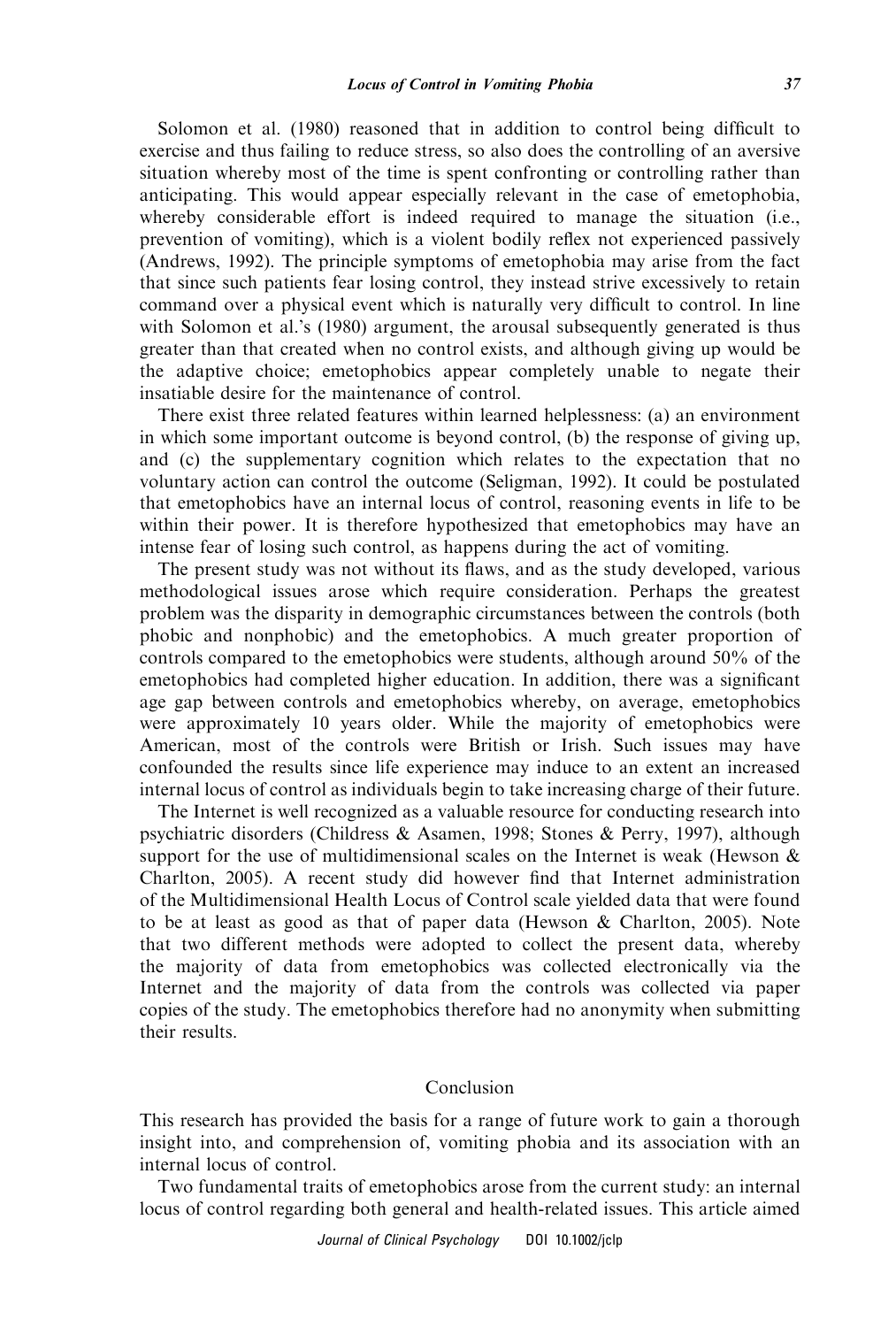to introduce control as a significant factor in emetophobia, about which future research is required to build a more comprehensive framework of its predisposing, precipitating, and perhaps most importantly, perpetuating factors. Thus far, it seems reasonable to stipulate that individuals with a vomiting phobia deem events as being within their control and may therefore find it difficult to relinquish this control during the act of vomiting, thus inducing a phobia. As a starting point, it may be useful for therapists to consider pathological issues related to control in cases of vomiting phobia. Future research could further explore the association between fear of vomiting and control.

### References

- Andrews, P.L.R. (1992). Physiology of nausea and vomiting. British Journal of Anaesthesia, 69(Suppl. 1), 2–19.
- Bouman, T.K., & van Hout, W.J.P.J. (2006). CS-exposure works for emetophobia. Dutch Journal of Behaviour Therapy, 39, 127–138.
- Burger, J.M. (1984). Desire for control, locus of control and proneness to depression. Journal of Personality, 52, 71–89.
- Childress, C.A., & Asamen, J.K. (1998). The emerging relationship of psychology and the Internet: Proposed guidelines for conducting Internet intervention research. Ethics and Behaviour, 8(1), 19–35.
- Dyal, J.A. (1984). Cross-cultural research with the locus of control construct. In H.M. Lefcourt (Ed.), Research with the locus of control construct: Vol. 3. Extensions and limitations (pp. 209–306). New York: Academic Press.
- Ganellen, R.J., & Blaney, P.H. (1984). Stress, externality and depression. Journal of Personality, 52, 326–337.
- Hewson, C., & Charlton, J.P. (2005). Measuring health beliefs on the Internet: A comparison of paper and Internet administrations of the multidimensional Health Locus of Control Scale. Behaviour Research Methods, 37(4), 691–702.
- Joe, V.C. (1971). Review of the internal-external control construct as a personality variable. Psychological Reports, 28, 619–640.
- Kennedy, B.L., Lynch, G.V., & Schwab, J.J. (1998). Assessment of locus of control in patients with anxiety and depressive disorders. Journal of Clinical Psychology, 54(4), 509–515.
- Lipsitz, J.D., Fyer, A.J., Paterniti, A., & Klein, M.D. (2001). Emetophobia: Preliminary results of an Internet survey. Depression and Anxiety, 14, 149–152.
- Listserv. (2003). Messages retrieved between September and December 2003 from emetophobia@listserv.icors.org [forum joining address]
- Molinari, V., & Khann, P. (1981). Locus of control, and its relationship to anxiety and depression. Journal of Personality Assessment, 45, 314–319.
- Moran, D.J., & O'Brien, R.M. (2005). Competence imagery: A case study treating emetophobia. Psychological Reports, 96(3, Pt. 1), 635–656.
- Rosenhan, D.L., & Seligman, M.E.P. (1995). Abnormal psychology. New York: Norton.
- Rotter, J. (1966). Generalised expectancies for internal versus external control reinforcement. Psychological Monographs, 80(1), Whole No. 609.
- Seligman, M.E.P. (1992). Helplessness: On development, depression, and death. New York: Freeman.
- Solomon, S., Holmes, D.S., & McCaul, K.D. (1980). Behavioural control over aversive events: Does control that requires effort reduce anxiety and physiological arousal? Journal of Personality and Social Psychology, 39(4), 729–736.